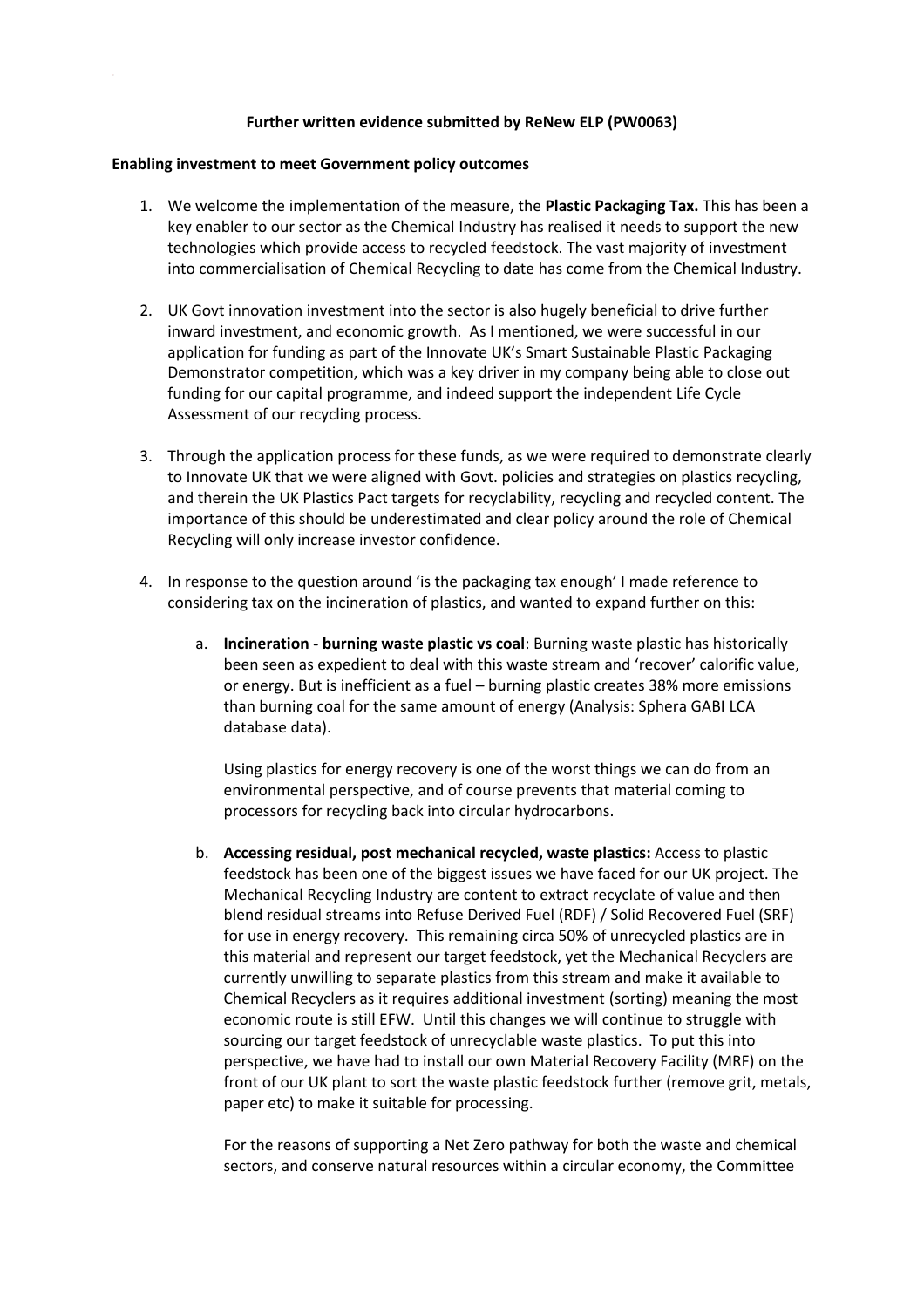may consider measures that move plastics away from energy from waste recovery, and back into recycling. This would act as a spur to valorise this material, such that end markets can be developed to sort and process this material. The measure would resemble the application of the Landfill Tax, which sought to divert biodegradable waste out of landfill and into beneficial recycling processes.

c. **Standards for waste plastics**: the Committee may not be aware that there are no 'standards' for residual waste plastics, meaning that there is no driver for the value of that to be maximised. Instead, all this material becomes simply only available for burning in incinerators. And, mechanical recyclers 'pay' a gate fee to the incinerators to disposed of this residual waste.

In the short term, standards relating to the composition of plastic waste residues from mechanical recyclers is an interim step which should be relatively easy to implement as this is commonplace in the EU. In that situation, waste plastic residues have specifications to which they must comply, meaning the standards are already in place and known to the industry. This would help improve the value of these materials, and from a life cycle standpoint, be most effectively processed at scale within the mechanical recycling sector.

From an economic standpoint, there is otherwise an increased risk that Chemical Recyclers will look at deploying technology in Europe rather than the UK because they can more readily secure supplies of waste plastic they need, at the right 'quality'.

- 5. My reference to legislative drivers being unclear relates to:
	- a. **Extended Producer Responsibility:** we support the aims and objectives of the current EPR regulatory regime. Our UK site has just received Environment Agency accreditation as a reprocessor of plastic waste. This means that when we come on line later this year we will be eligible for Packing Recycling Notes (PRN), and related payments as we have achieved End of Waste. However when the current PRN system is replaced with the EPR, it is not clear where the tax income will be deployed across the plastics chain – if this goes to local authorities will it be focused on enhanced collection, DRS etc or will a percentage of this be allocated to the 'approved reprocessor' as per the current scheme? At this point in time we have no option but to discount the revenue from PRN's to zero in future financial predictions with no replacement in incentive from the EPR system.
	- b. **Plastic Tax – 'secondary legislation':** As already mentioned, we strongly support the plastic packaging tax as a market measure, to valorise recyclates to be brought back into future packaging. Other than mechanically-recycled closed loop systems as mentioned by witnesses yesterday(for example, PET bottles, and HDPE milk cartons), chemical recycling presents a unique approach to create the circular plastic economy specifically for food-grade, highly-regulated, plastics. This 'sector' can recycle 'hard to recycle' multi-layered, flexible packaging (cling film, crisp packets) and pots tubs and trays commonplace in food packaging, back into hydrocarbon. This chemical industry feedstock can then be used directly into new food grade packaging, by virtue that the recycling process goes back to 'hydrocarbons' and not 'plastic to plastic'.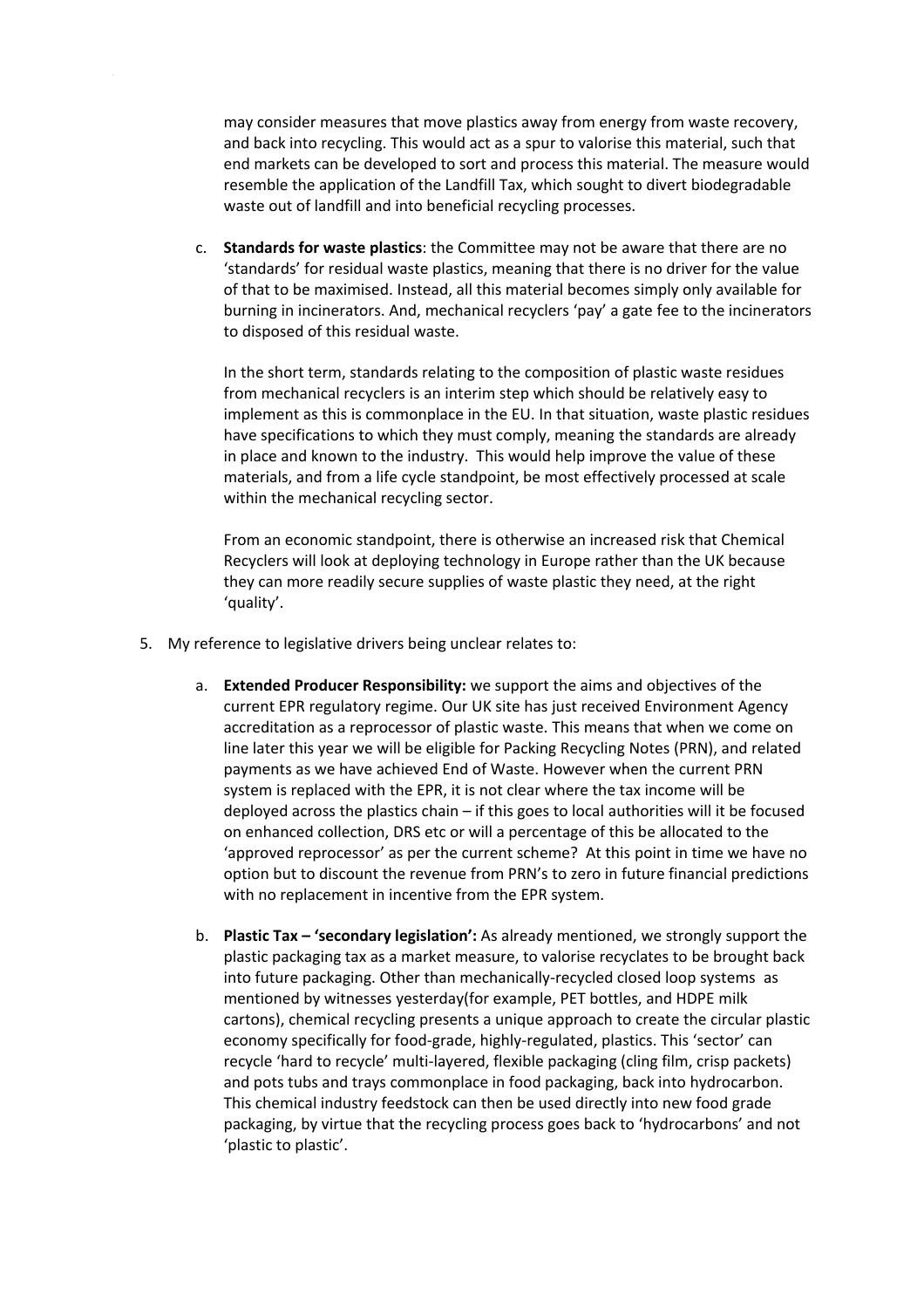As mentioned yesterday and in the evidence in the Committee's hearing 1, without secondary legislation to support the accounting mechanism for this (e.g. mass balance accounting) then it is not clear how we account for the use of our recycled feedstock in the production of new plastics. The industry is already moving forward on this with compliance schemes (e.g. ISCC + accreditation) but we also need legislation to agree this is appropriate. We welcome the Committee's engagement with this as the Plastic packaging Tax comes into force from April 2022. Without this in place, the benefits of the measure to encourage recycled content into food applications, is likely to be reduced significantly. Instead, the recyclate we produce will most likely be sold in to packaging retailed in the EU.

- c. **Policy and regulatory outcomes:** Sitting between and across the waste and chemicals sectors, we are regulated and influenced by a number of (sometime conflicting) regimes: including:
	- Site based regulation we have an Environmental permit for our operations, which falls within existing chemical industry sector requirements
	- Market based regulation: Plastics Tax, Extended Producer Responsibility
	- Waste Management: waste processing, End of Waste (Waste Framework Directive)
	- Product based regulation: REACH and UK REACH

And of course, if we export our products, we must meet the requirements of the destination – such as the EU.

Navigating our way through these requirements as a new sector is a challenge. However, this can be helped significantly by clarity on the Government's overall policy towards Chemical Recycling, and the outcomes it would wish to see achieved for material circularity, Net Zero, and resource depletion – all of which relate to the current fossil oil-based system. As discussed in our session yesterday, the current measures make significant progress in waste and environmental management, but whether they make a coherent 'whole' will depend on the outcomes desired.

d. **Overarching Policy towards Chemical Recycling:** working from 'c' above, the Chemical Recycling Industry is a new (disruptive) technology sector which is evolving rapidly and covers a wide variety of technologies and applications. This is making it very difficult to understand what role is should play in what is a very complex and wide-ranging problem relating to waste plastics and plastic recycling. As Professor Shaver said yesterday, it's important we align the right technology to the appropriate waste stream – and that applies across the family of Chemical Recycling technologies.

We would welcome the Committee's support to propose that the policy towards chemical recycling is developed as a cross department activity, incorporating:

- Defra (Resources and Waste; Chemical Regulation; Environmental Regulation) as convenors/policy owners
- BEIS chemicals industry
- DIT export of technology and hydrocarbon feedstock
- HMRC/HMT
- e. **Economic benefits:** We did not discuss the economic benefits of the sector. But in summary, the value proposition of chemical recycling can be taken as: